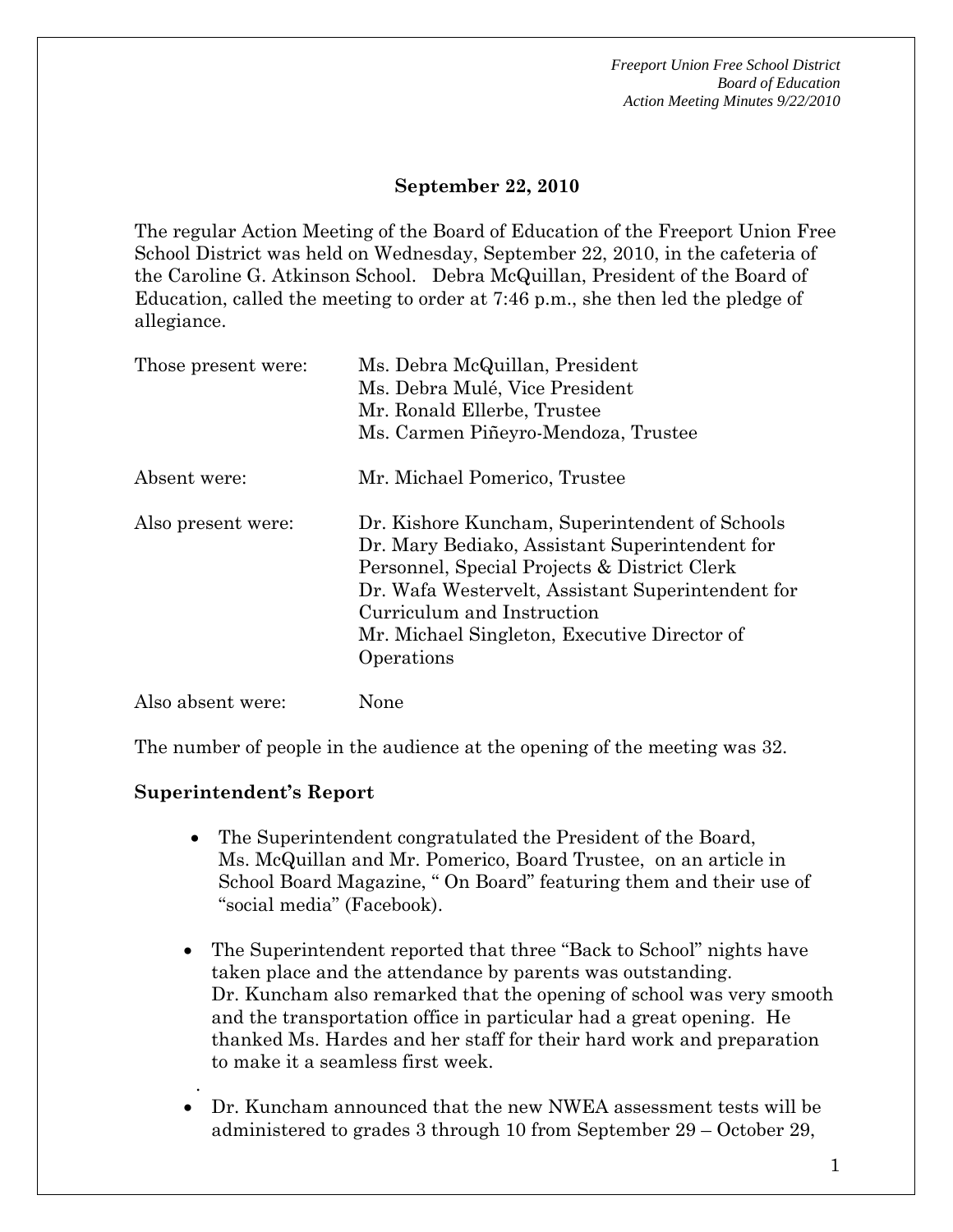2010. He explained that the assessments are not additional tests, rather they are in-lieu of other assessments that the students took in the past. The NWEA assessments are great diagnostic tools that will help teachers tailor instruction to individual students.

- The Superintendent announced that there is a big push for property tax caps throughout the state however there needs to be more information and dialog before that takes place since it is a complex issue that may have a devastating negative effect on our children if not done properly.
- Dr. Kuncham made the following announcements:
	- o Hofstra's Reading/Writing Learning Clinic is awarding 20 scholarships to Freeport students - five elementary and fifteen middle school scholarships. Thanks Dr. Westervelt for getting these scholarships for our students.
	- o The first Science Seminar will be held at FHS on September 27, 2010, at 2:30 p.m. The Seminar will be presented by Balaji Sitharaman of State University of New York, Stony Brook. The topic is "Combating Cancer with Nanobiotechnology" All are invited.
	- o Homecoming is Saturday September 25, 2010 at Freeport High School. Freeport will be playing Farmingdale.
	- o This year's Peace Celebration will take place on October 5, 2010, at Freeport High School. All eight schools will be performing and it will be a fantastic evening. All are invited.
	- o The date for this year's "Peace March" will be held on Saturday, April 30, 2011. We hoping for a big turn-out.
	- o The German exchange students will be in Freeport from October 18 through October 25, 2010.

The Superintendent then introduced the Principal of the Caroline G. Atkinson School, Linda Carter. Ms. Carter in turn introduced the children from the 6th grade Duel Language class. The children each presented information about well known Hispanic Hero's. The presentation was enjoyed by all.

Mr. Michael Singleton, Executive Director of Operations took a moment to announce that Dr. Kuncham would be the recipient of the very prestigious Long Island Arts Council award on November 1, 2010. More information would be forthcoming.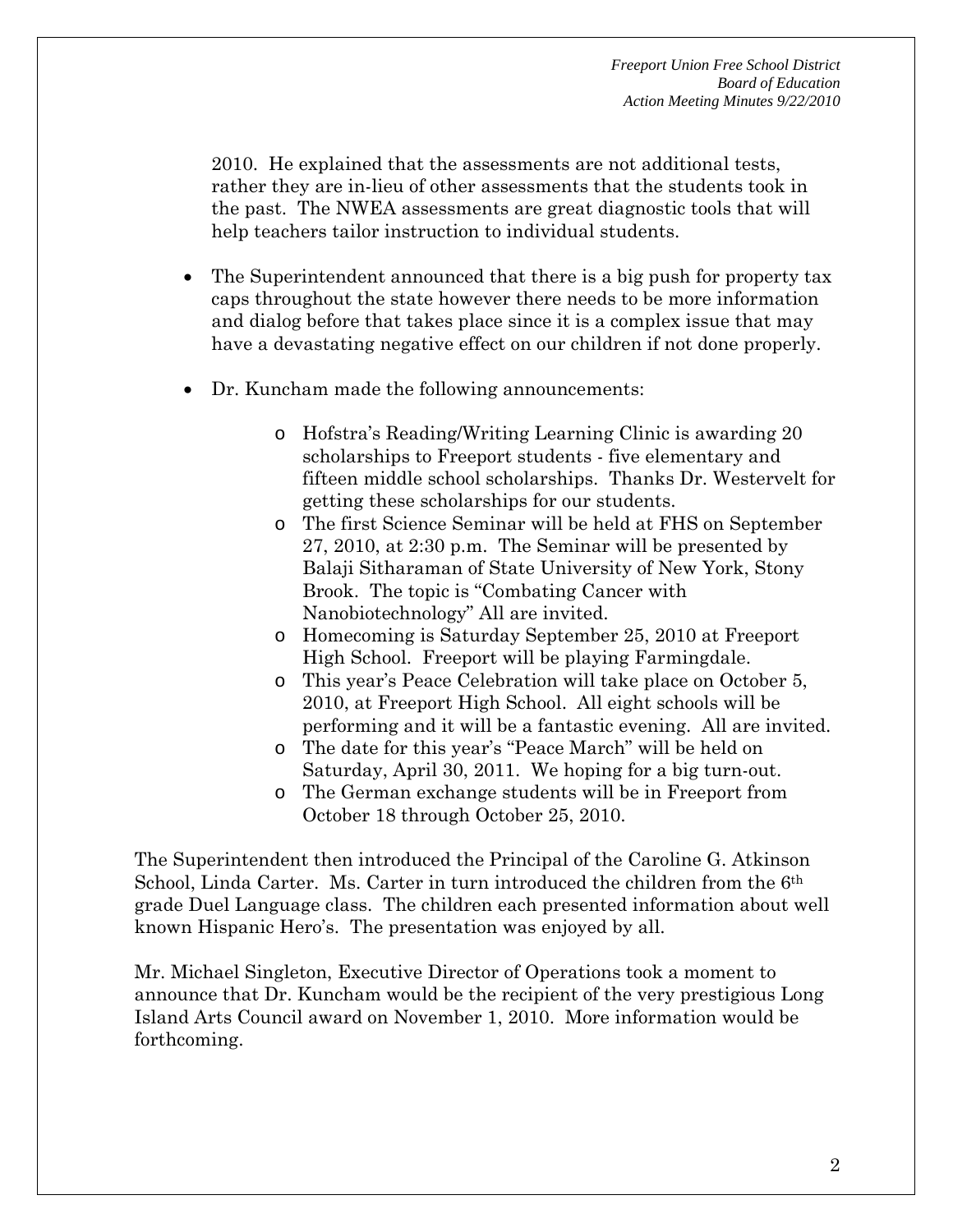### **Questions from the Public**

The public was given the opportunity to address the Board of Education. Each speaker was allowed to address the Board for four minutes on the Agenda only. The Board and administration addressed the comments from the public.

### **Items for Action**

On a motion by Ms. Mulé and a second by Ms. Piñeyro-Mendoza the following items were approved on a Consent Agenda. The vote was unanimous: The vote was: Ellerbe, McQuillan, Mulé and Piñeyro-Mendoza.

### **Acceptance of the Minutes**

**BE IT RESOLVED** that the Board of Education of the Freeport Union Free School District hereby accepts the minutes of the following meetings as written: August 25, 2010 and September 7, 2010.

### **Personnel**

#### **Change of Status**

**BE IT RESOLVED,** that the Board of Education of the Freeport Union Free

School District hereby grants a request for change of status as listed below:

**Kevin LaBarr**, Technology Teacher, change of salary to \$59,837(4-1B/U1C) effective September 1, 2010 due to submission of transcripts upon return from the Preferred Eligibility List.

## **Resignation of Staff**

**BE IT RESOLVED,** that the Board of Education of the Freeport Union Free School District hereby accepts the letter(s) of resignation from the following staff members as listed in the following Change of Status Report - Resignation.

**Dana Isaac,** Guidance Teacher, effective September 8, 2010, for personal reasons.

**Jennifer Wills,** Permanent Substitute, effective September 15, 2010, for personal reasons.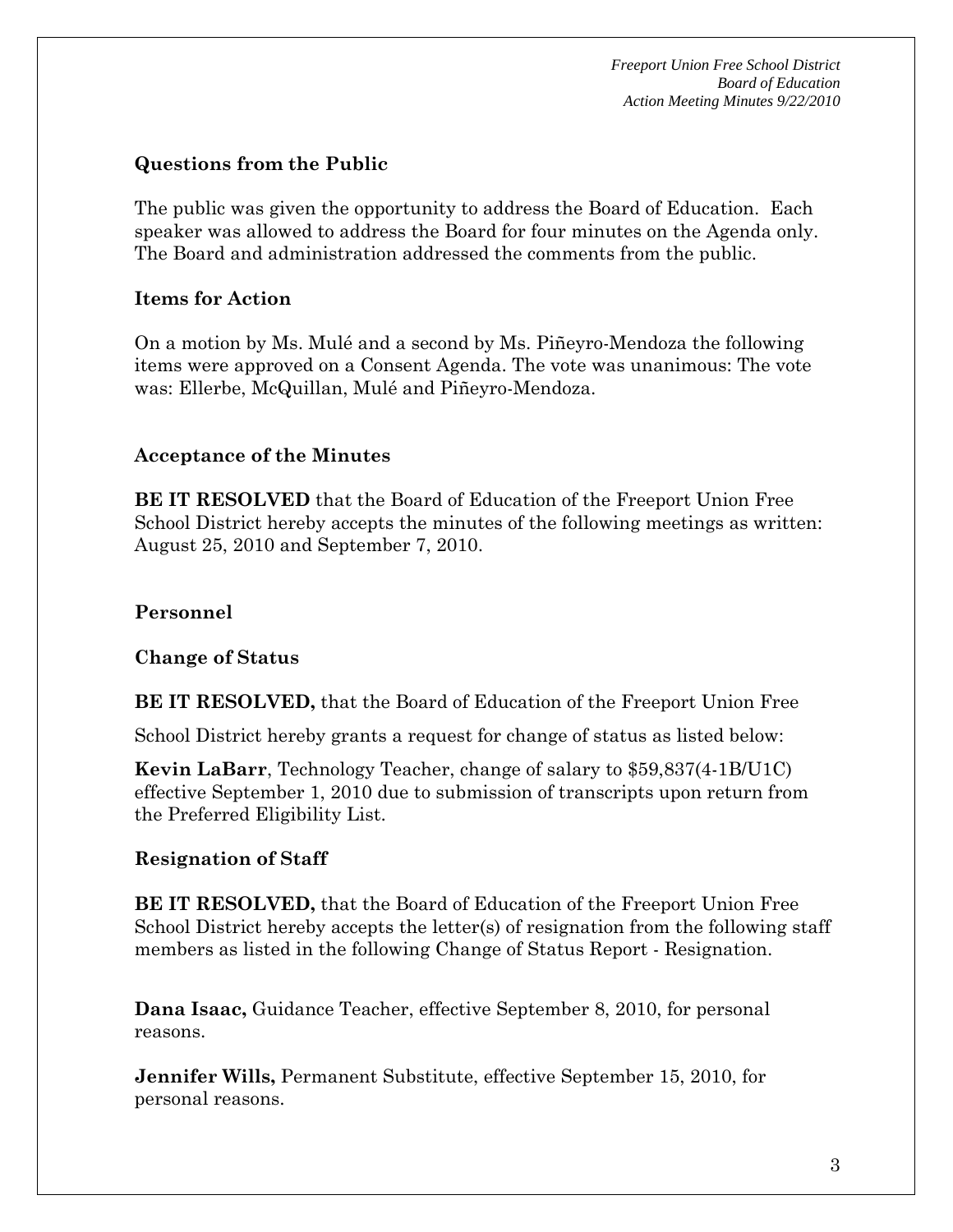### **Appointment of Staff – Instructional Temporary**

**BE IT RESOLVED**, that the Board of Education of the Freeport Union Free School District, upon the recommendation of the Superintendent, hereby appoints the individuals listed in the attached Appointment of Staff Report - Temporary, in accordance with the rules of the Board of Regents. These individuals shall possess appropriate certification allowing them to serve as teachers in the public schools of New York

**Elizabeth Shirian**, Guidance Counselor, (replacing D. Isaac, resigned) a temporary appointment effective September 20, 2010 through August 31, 2011. Compensation will be on step 1-2B of the E1D Schedule at \$66,041. Assignment: Archer.

## **Appointment of Staff – Administrative Instructional-Temporary**

**BE IT RESOLVED**, that the Board of Education of the Freeport Union Free School District, upon the recommendation of the Superintendent, hereby appoints the individuals listed in the Appointment of Staff Report - Temporary, in accordance with the rules of the Board of Regents. These individuals shall possess appropriate certification allowing them to serve as teachers in the public schools of New York.

**Wendy Haise**, Director-Community Evening High School, effective September 1, 2010 through June 30, 2011. Compensation will be on the CEHS Schedule at \$13,700.

**Jacqueline Matos,** Assistant Director-Community Evening High School, effective September 1, 2010 through June 30, 2011. Compensation will be on the CEHS Schedule at \$13,080

# **Teaching Assistant Appointments - Temporary**

**BE IT RESOLVED,** that the Board of Education of the Freeport Union Free School District, upon the recommendation of the Superintendent, hereby appoints the individuals listed Teaching Assistants. These individuals shall possess appropriate certification allowing them to serve as Teaching Assistants in the public schools of New York.

**Rachel Berg**, Full-Time Temporary Teaching Assistant, (replacing A. Berg, LOA) effective September 15, 2010 through January 30, 2011. Compensation for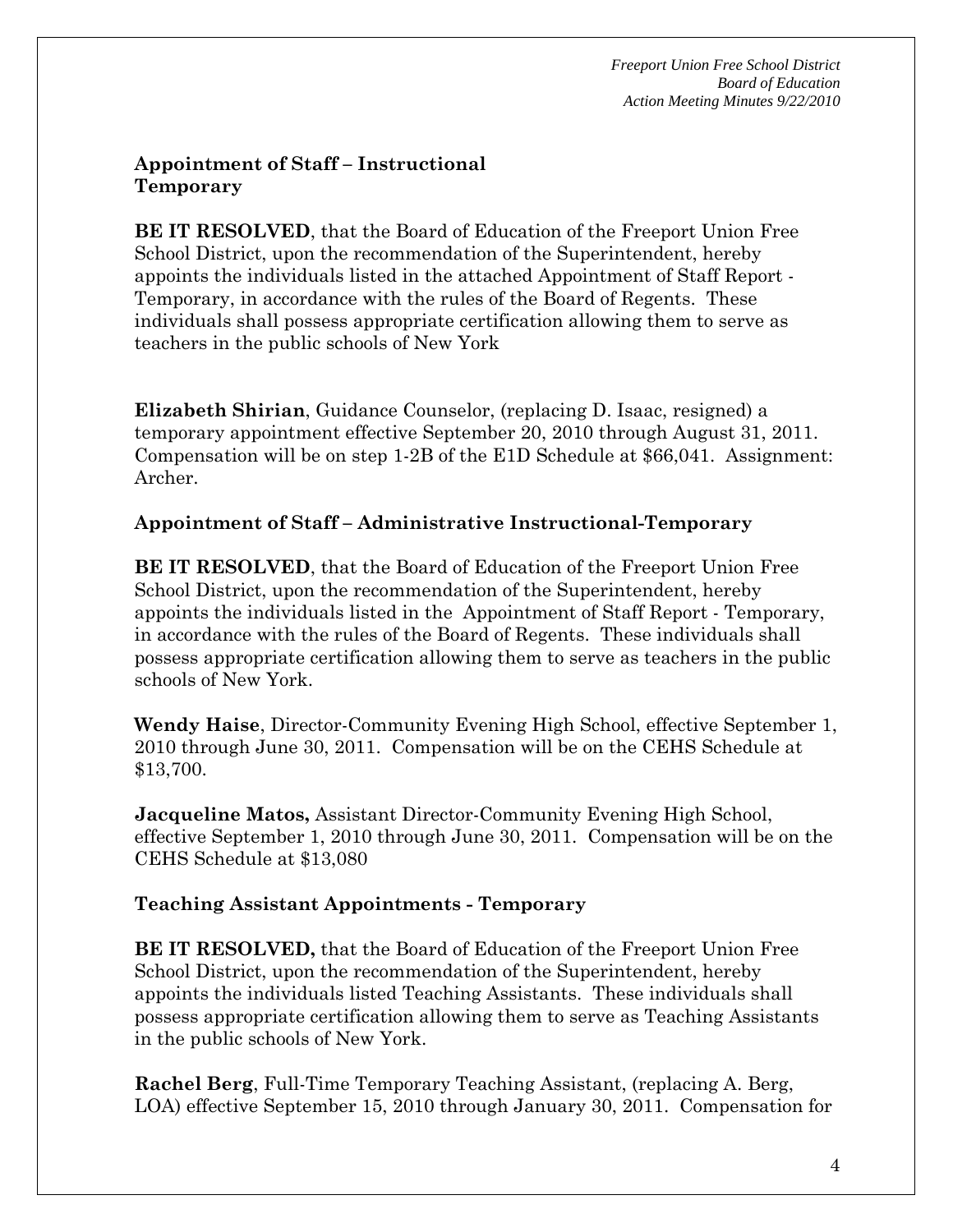this appointment will be \$17,849 as per the FTAA Contract. Assignment: Bayview.

## **CSE/CPSE Minutes**

**BE IT RESOLVED,** that the Board of Education of the Freeport Union Free School District hereby accepts the minutes of the meetings of the committees on special education and preschool special education for the following dates:

June 14, 16, 17, 20, 2010; July 22, 26, 28, 2010; August 2, 3, 23, 2010.

## **Other Items for Action**

 On a motion by Ms. Piñeyro-Mendoza and a second by Ms. Mulé the following items were approved

## **Retirement of Staff**

**BE IT RESOLVED,** that the Board of Education of the Freeport Union Free School District hereby accepts the letters of resignation for the purpose of retirement from the following staff members as listed:

**Brenda Nehring,** 10 Month Clerk Typist**,** effective October 1, 2010, after serving the children of Freeport for more than 25 years.

**Alonzo Brickous**, 12 Month Cleaner, effective November 28, 2010, after serving the children of Freeport for more than 16 years.

**Mary Beth Corwin**, full-time Teaching Assistant, effective August 31, 2010, after serving the children of Freeport for more than 32 years.

The vote was unanimous: The vote was: Ellerbe, McQuillan, Mulé, and Piñeyro-Mendoza.

On a motion by Mr. Ellerbe and a second by Ms. Mulé the following item was approved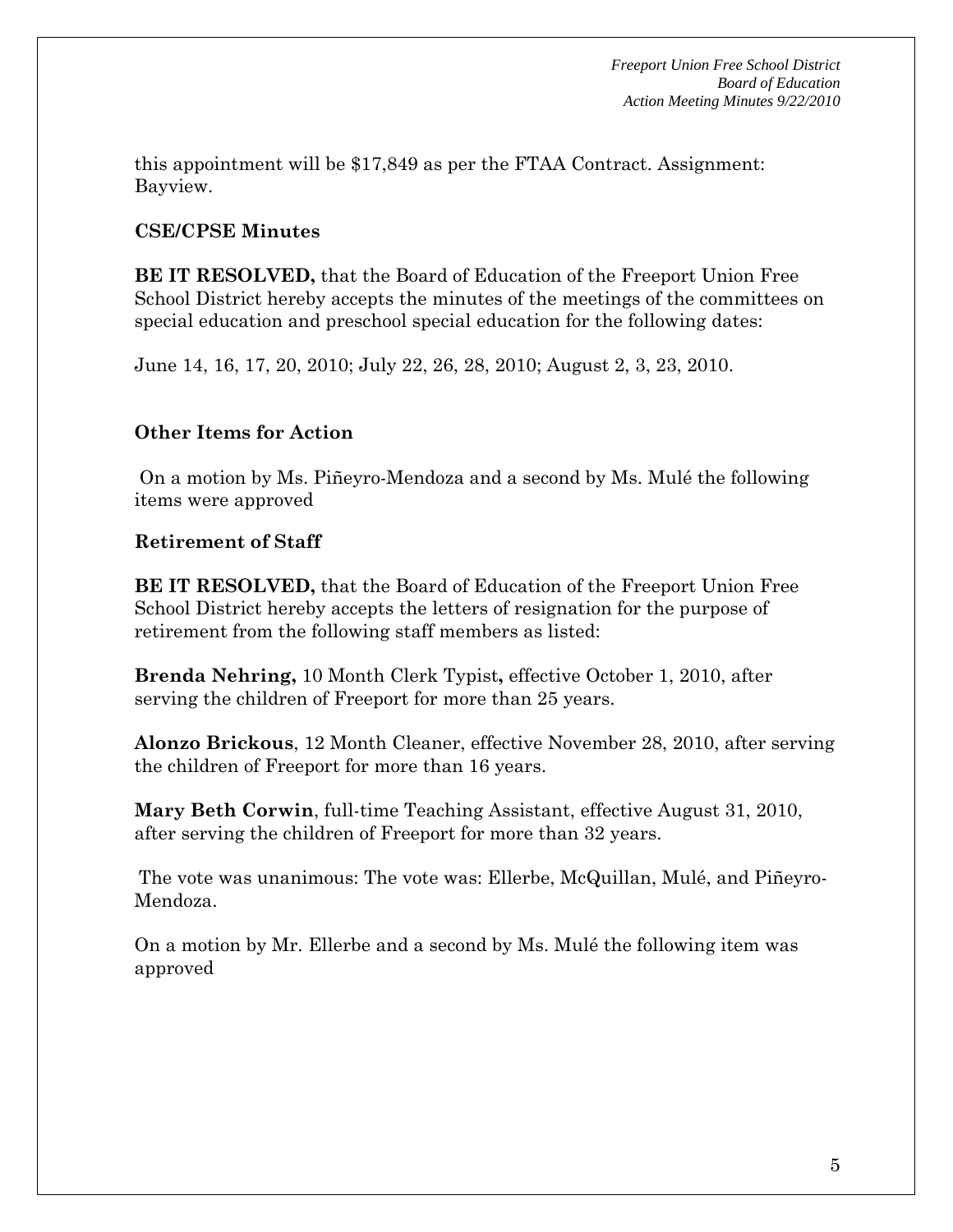### **Granting of Tenure**

**WHEREAS**, on September 18, 2007, Anne-Marie Hudley Simmons was granted a probationary appointment in the tenure area of Coordinator of the Arts, to the position of Coordinator of the Arts, effective October 16, 2007; and,

**WHEREAS**, Anne-Marie Hudley Simmons acknowledges that her appointment was intended to be in the tenure area of Coordinator of the Arts, notwithstanding her execution of an agreement dated September 18, 2007, that identified the tenure area to which she was appointed as "School Administrator/Supervisor."

**NOW, THEREFORE, BE IT RESOLVED**, Anne-Marie Hudley Simmons, Coordinator of the Arts, is herewith granted tenure in the tenure area of Coordinator of the Arts effective October 16, 2010.

The vote was unanimous: The vote was: Ellerbe, McQuillan, Mulé, and Piñeyro-Mendoza.

## **Education**

On a motion by Mr. Ellerbe and a second by Ms. Piñeyro-Mendoza the following item was approved:

#### **Disposal of Books**

**BE IT RESOLVED,** that the Board of Education of the Freeport Union Free School District hereby authorizes the disposal of outdated Science books, as attached. These books are deemed obsolete as they are no longer of use to the students and will be disposed of in accordance with District policy.

The vote was unanimous: The vote was: Ellerbe, McQuillan, Mulé, and Piñeyro-Mendoza.

#### **Finance**

On a motion by Ms. Piñeyro-Mendoza and a second by Mr. Ellerbe the following item was approved:

## **Resolution for Approval of Capital Improvements and Type II Actions**

**WHEREAS,** the Board of Education of the Freeport Union Free School District desires to embark upon certain capital improvement projects at various facilities in the School District, to wit: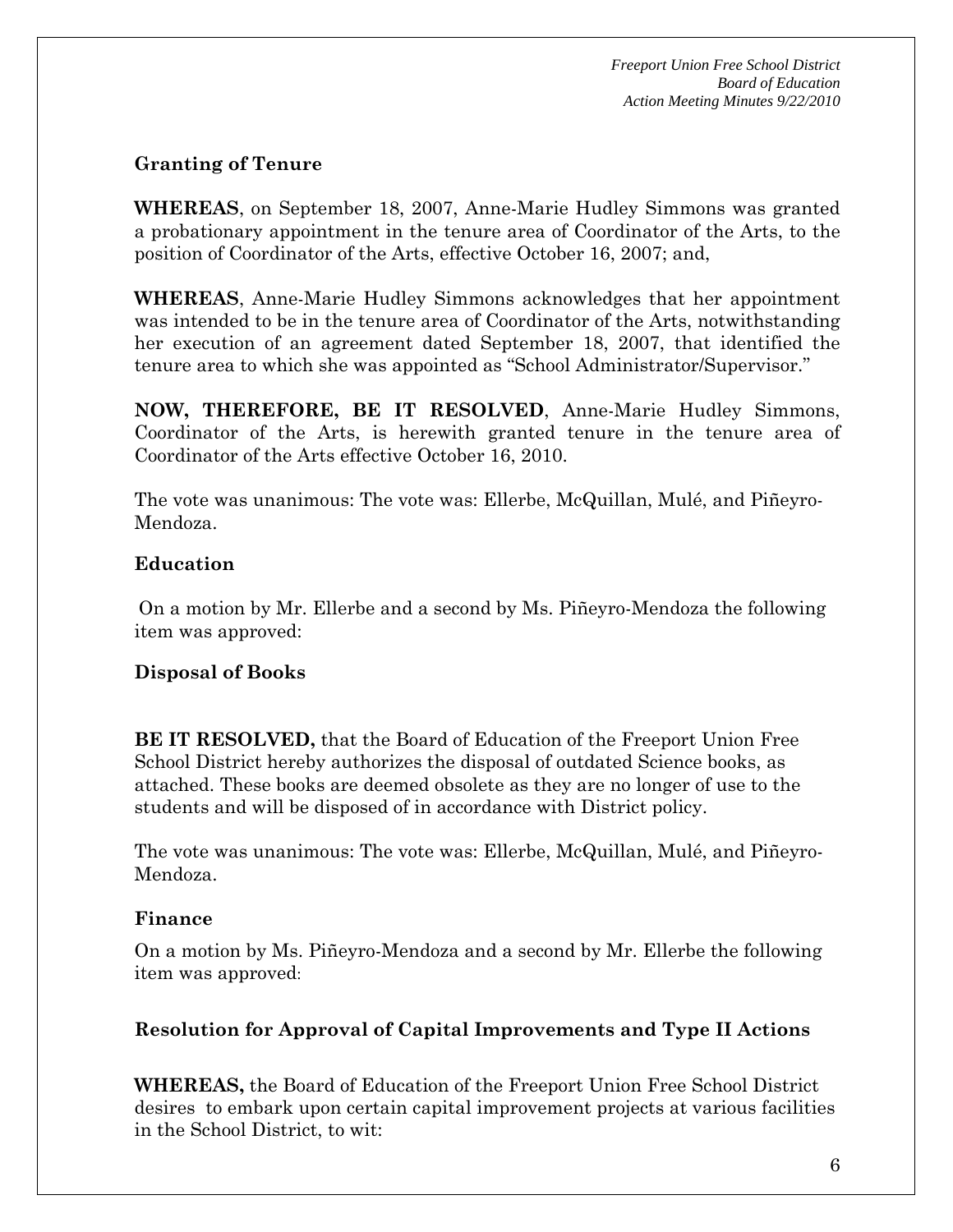Re-paving of parking lot, Installation of new gas fired hot water heaters and fuel oil tank alarm / monitoring upgrades / replacements at the J.W. Dodd Middle School;

**WHEREAS,** said capital improvement projects at the various facilities are subject to classification under the State Environmental Quality Review Act (SEQRA); and

**WHEREAS**, maintenance or repairs involving no substantial changes in existing structures or facilities are classified as Type II Actions under the current Department of Environmental Conservation SEQR Regulations (Section 6 NYCRR 617.5 (c) (1)); and

**WHEREAS,** routine activities such as renovations to, or expansions of existing public school facilities by less than 10,000 square feet are classified as Type II Actions under the current Department of Environmental Conservation SEQR Regulations (Section 6 NYCRR 617.5 (c) (8)); and

**WHEREAS**, the SEQR Regulations declare Type II Actions to be actions that have no significant impact on the environment and require no further review under SEQR; and

**WHEREAS**, the Board of Education, as the only involved agency, has examined all information related to the capital improvement projects and has determined that the capital improvement projects for:

 Re-paving of parking lot, Installation of new gas fired hot water heaters and fuel oil tank alarm / monitoring upgrades / replacements at the J.W. Dodd Middle School;

are classified as Type II Actions, which require no further review under SEQR pursuant to Section 617.5 (c) (1) and 617.5 (c) (8) of the SEQR Regulations; **NOW, THEREFORE, BE IT RESOLVED** that the Board of Education hereby declares itself lead agency in connection with the requirements of the State Environmental Quality Review Act (SEQRA); and

**BE IT FURTHER RESOLVED**, that the Board of Education hereby shall forward an official copy of this Resolution to the New York State Education Department together with a copy of the correspondence from the New York State Office of Parks, Recreation and Historic Preservation in connection with its request for approval of the above-described projects from the New York State Education Department.

The vote was unanimous: The vote was: Ellerbe, McQuillan, Mulé, and Piñeyro-Mendoza.